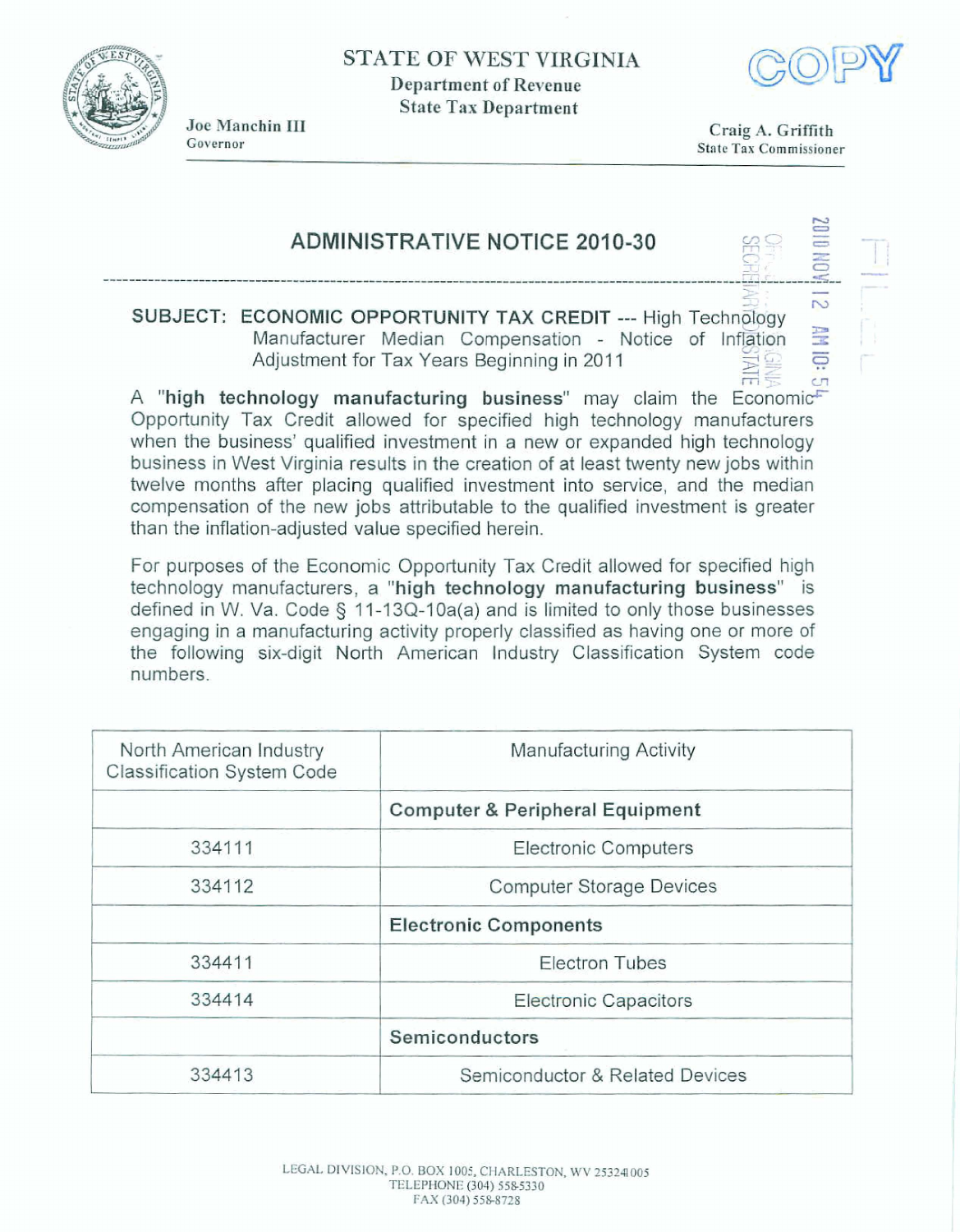## ADMINISTRATIVE NOTICE 2010-30 PAGE 2

## 333295

### Semiconductor Machinery

The median compensation of the new jobs for purposes of the Economic Opportunity Tax Credit allowed for specified high technology manufacturers is subject to annual adjustment for inflation. This adjustment is determined by the State Tax Commissioner using the methodology described in subsection 11-13Q-10a(c)(3). The 2011 inflation adjustment factor is based on the percentage by which the Consumer Price lndex (CPI) for calendar year 2010 exceeds the CPI for calendar year 2007. For this purpose, the CPI for any calendar year is the average of the Federal Consumer Price lndex for the twelve-month period ending on August 31st of such calendar year (W. Va. Code § 11-13Q-10a(c)(3)(C)).

The CPI for 2010 is 217.163 and the CPI for 2007 is 204.873. Based on these figures, the inflation adjustment factor, for purposes of W. Va. Code  $\S$  11-13Q-10a(c)(3), for tax years beginning in calendar year 2011, is 1.059988383.

Accordingly, for tax years beginning during calendar year 2011:

The required median compensation of new jobs attributable to the qualified investment for purposes of the Economic Opportunity Tax Credit allowed for specified high technology manufacturers is forty-seven thousand, six hundred fifty dollars (S47,650). The inflation increase is rounded to the lowest multiple of fifty dollars under W. Va. Code § 11- 13Q-I Oa(c)(3)(D).

A summary of the applicable inflation-adjusted specified high technology manufacturer median compensation criteria, by calendar year, for tax years beginning in such years, follows:

| Year | Median<br>Compensation |
|------|------------------------|
| 2008 | \$45,000               |
| 2009 | \$46,900               |
| 2010 | \$47,000               |
| 2011 | \$47,650               |

#### **CRITERIA**